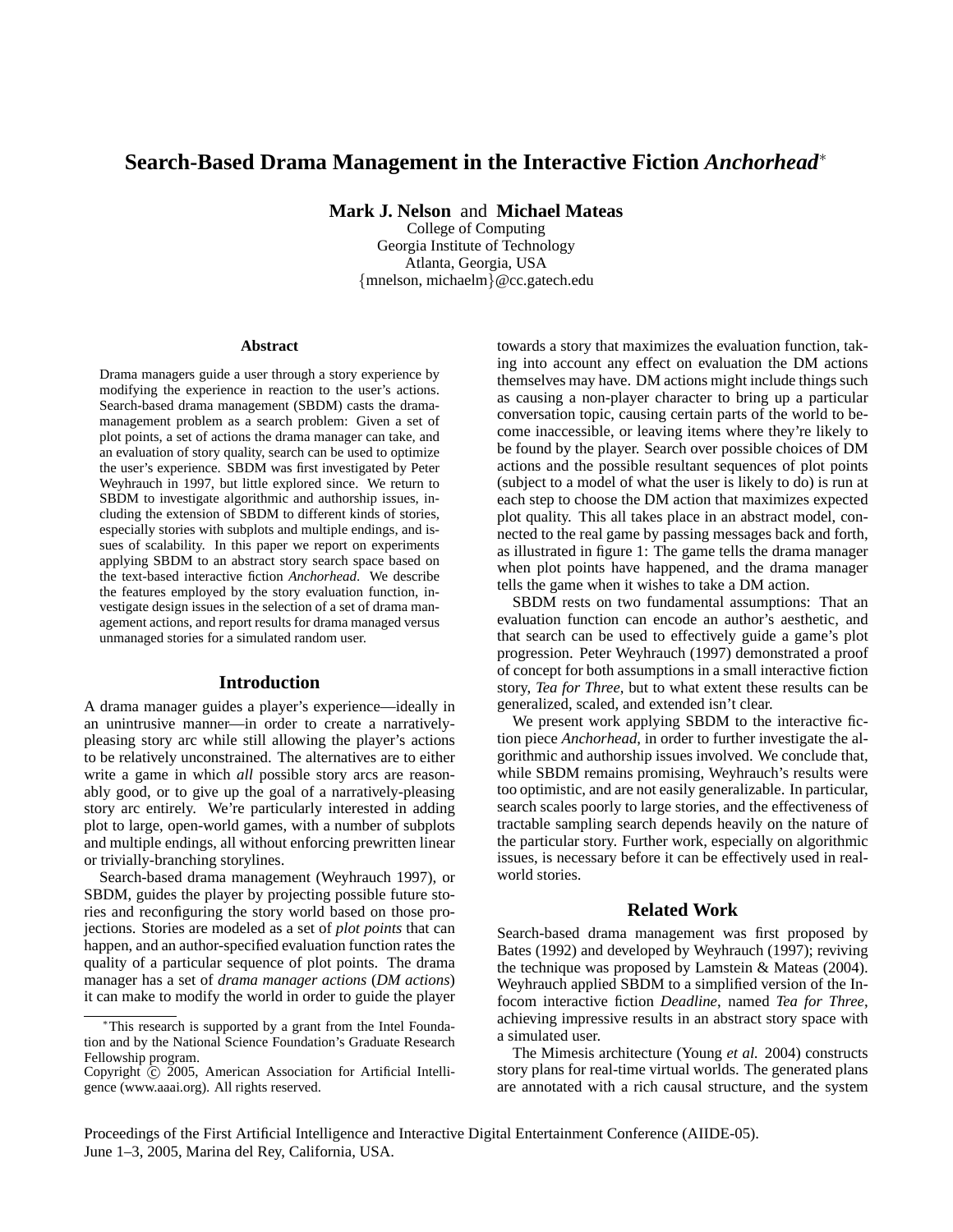

Figure 1: An excerpt from *Anchorhead*, showing the relationships between concrete game-world actions and the abstract plot points and DM actions. When the proprietor opens the puzzle box, the game recognizes this as the plot point open puzzle box and tells the drama manager. The drama manager decides on the DM action temp deny get amulet and sends it to the game, which implements it by not allowing the user to get the amulet.

monitors for player actions that might threaten causal links in the current story plan, either replanning or preventing player action if a threat is detected.

The Interactive Drama Architecture (Magerko & Laird 2003) takes a prewritten plot and tries to keep the user on the plot by taking corrective action according to a state-machine model of likely user behavior. SBDM, by contrast, tries to incorporate user action into a quality plot rather than insisting on a prewritten plot.

Mateas and Stern (2003) developed a beat-based drama manager for their interactive drama *Façade*, using the concept of a dramatic beat. Beats are the smallest unit of change in dramatic value, where dramatic values are character and story attributes such as love, trust, and tension; at each point in the story, a beat-based drama manager selects one of the available beat-level actions. This style of management makes them particularly suited to tight story structures, where ideally all the activity in the story world contributes to the story. SBDM, on the other hand, lends itself to more open-ended story structures.

### *Anchorhead*

*Anchorhead*<sup>1</sup> is an interactive fiction piece by Michael S. Gentry in the style of H. P. Lovecraft. As compared to the *Tea for Three* story that Weyhrauch investigated, *Anchorhead* has a much larger world, both in terms of the number of plot points and in terms of the physical size of the world itself, such as the numbers of locations and objects available to the player.

When the story starts, the player has just arrived in the town of Anchorhead, where her husband, Michael Verlac, recently inherited the Verlac mansion from a branch of the family he hadn't been in contact with. The player begins to find out strange things about the town and the Verlac family: Edward Verlac, Michael's brother and previous occupier of the mansion, killed his family and later committed suicide in a mental institution; the townspeople are aloof and secretive; the real-estate agent who had overseen the inheritance is nowhere to be found; and so on.

The full *Anchorhead* story is quite large, consisting of well over a hundred significant plot points, making it somewhat unwieldy for initial experiments. Fortunately, it's broken into seven relatively separate days of action, and we've chosen to focus on the second day. We modified the original second day to make it stand on its own by removing some subplots that only make sense in light of the subsequent days and moving some events from later days forwards. The end result was a story with two main subplots, each potentially leading to an ending.

In one subplot, the player discovers a safe in which a puzzle box she's unable to open is hidden. The owner of the town's Magical Shoppe will helpfully open it, revealing an odd lens. When the lens is inserted into a telescope in the Verlac mansion's hidden observatory, the player sees an evil god approaching Earth on a comet, reaching the climax of the subplot and a possible ending.

In the other subplot, the player discovers that giving a bum a flask of liquor makes him talkative. Through questioning, the player discovers the bum knows quite a bit about the Verlac family, including a terrible secret about a deformed child, William, who supposedly was killed soon after birth. The bum grows anxious and refuses to give more information until the player finds that William's coffin contains an animal skeleton. Upon being shown the animal skull, the bum confesses that William is still alive, and confesses his role in the matter. The bum reveals who William is and some of the background of the Verlac family. Parallel to this progression, the bum is afraid for his life and desires a protective amulet the player can get from the shopkeeper; if the player gives it to him, he'll in return give the player a key to the sewers, in which will be a book revealing the full background, and forming the other possible ending.

### **Modeling a Story with Plot Points**

The first authorial task when applying SBDM is to abstract the contents of the story into discrete plot points, each of which represents some event in the story that the drama manager should know about. Sequences of these plot points form the abstract plot space through which search will take place.

The plot points are assigned ordering constraints, so that the drama manager only considers possible sequences that could actually happen; for example, the plot point open safe can only happen after both the plot points

<sup>&</sup>lt;sup>1</sup>Z-machine executable in the Interactive Fiction Archive: http://www.ifarchive.org/if-archive/games/zcode/anchor.z8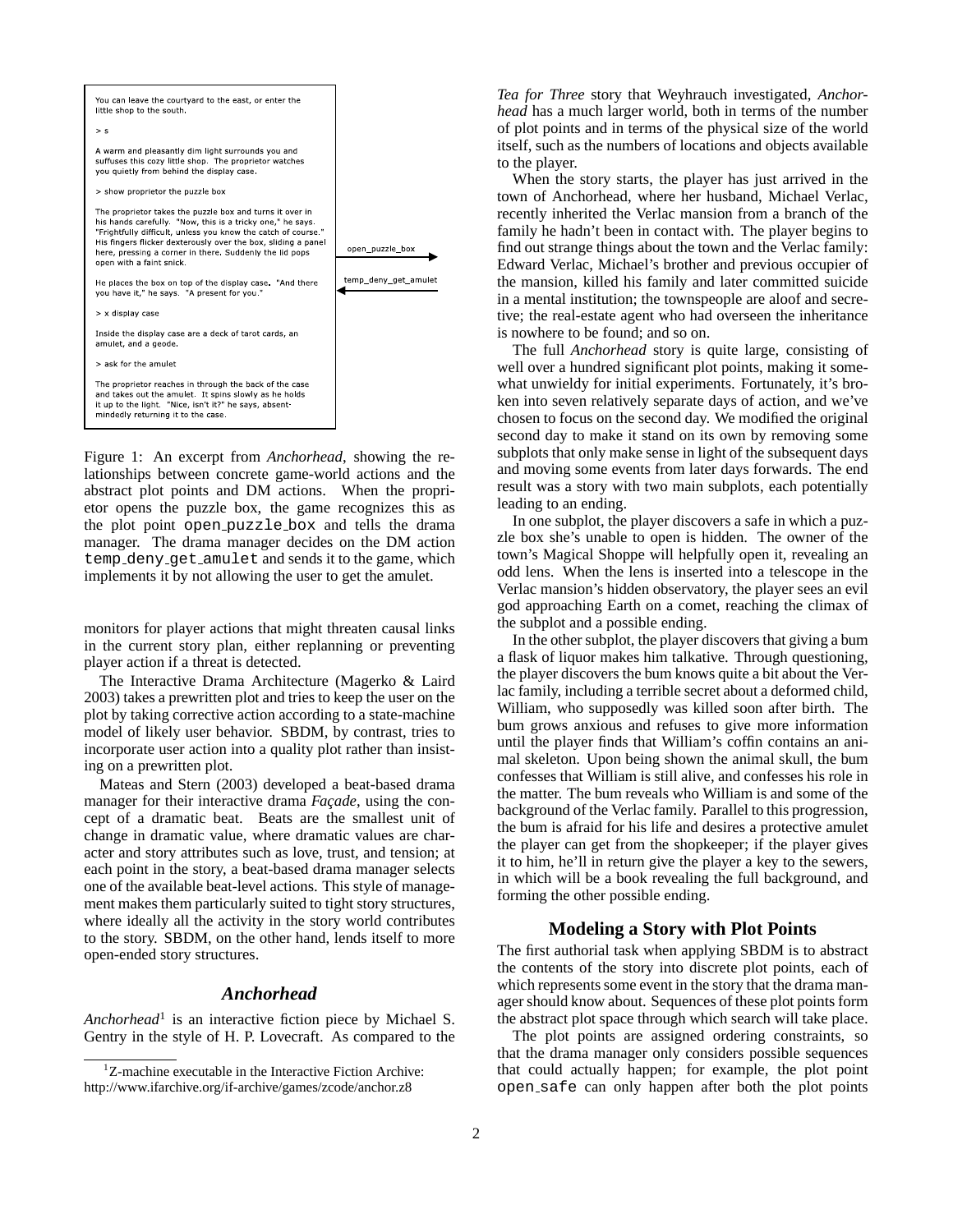discover safe and get safe combo have already happened. (These ordering constraints specify only what *must* happen based on the actual mechanics of the game world—sequences that are undesirable but possible are another matter.)

Weyhrauch specifies these ordering constraints by placing all the plot points in a directed acyclic graph (DAG), with the edges specifying ordering. The possible sequences of plot points are then just the topological orderings of the DAG. We extend this representation by using an AND-OR graph instead of a DAG, allowing for disjunctive constraints in addition to the conjunctive ones a DAG allows; for example, the plot point talk to bum about william in *Anchorhead* can only happen once the player has been told of William's existence, but there are three different plot points that can satisfy this requirement. (An obvious further extension is to allow full boolean constraints, but that hasn't proven necessary for this particular story.)

Figure 2 shows the AND-OR graph we used to model *Anchorhead*'s Day 2.

#### **Level of detail**

A major issue in choosing a set of plot points is the level of detail at which the story should be abstracted. For example, a conversation could be a single plot point, conversation happens, or it could be a set of plot points for the major possible conversation topics, or in the extreme case there could be a plot point for every possible line of dialog.

As might be expected, there are tradeoffs between fine and coarse modeling. The drama manager cannot make decisions about plot components not represented as plot points, so the more plot points, the more decisions the drama manager can make. However, each added plot point increases search time, and so in a time-limited environment, decreases search accuracy. In addition, including many relatively unimportant plot points tends to make evaluating plot sequences more error- and noise-prone, as the important plot points are obscured amongst the rest (barring a perfect evaluation function). This leads to the heuristic that any plot point you might conceivably want to change (i.e. cause to happen, prevent, or otherwise modify) with a DM action should be represented, as should any plot point that will have a significant impact on the quality of the story (and so should be visible to the evaluation function); all others should be omitted. This is of course a subjective judgment, and some experimentation is likely the best way to arrive at a reasonable level of detail.

An additional consideration for the present is that, following Weyhrauch's model, all plot points are considered equally important and equally likely. Thus maintaining a fairly uniform level of detail in modeling will tend to lead to better results: If, for example, one conversation is modeled as a single plot point and another conversation is modeled as ten, each individual plot point in the second conversation will be seen by the evaluation function as being as important as the entire first conversation, and similarly will be modeled as equally likely to take place (of course, this might sometimes be the desired behavior). Future extensions to address this problem could include either weighting plot points with importance values, or modeling stories with a hierarchical space of plot points.

### **Choosing a Set of DM Actions**

The next authorial issue is choosing a set of DM actions, the "tools" the drama manager will have to work with. There are various types of conceivable actions: They could prevent things from happening; cause them to happen; give hints; and so on. Of course, an action should not simply make strange things happen in front of the user's eyes. If the user hasn't yet found the safe, for example, we can just make it disappear so they'll never find it, but if they've already seen it, we need to be more careful. How to design unintrusive DM actions depends a lot on the story world; one generalization is that it's much easier to do with plot points involving characters, since they can often be plausibly made to start conversations, perform actions, and so on.

#### **Types of DM Actions**

We're currently investigating five types of DM actions:

*Permanent deniers* change the world so that a particular plot point becomes simply impossible for the duration of the game. For example, if find safe hasn't happened yet, we can prevent it from ever happening by changing the bookcase with a loose book (behind which the safe is hidden) into just a normal bookcase.

*Temporary deniers* also change the world so a particular plot point becomes impossible, but only temporarily: Each comes with a paired *undenier* (or *reenabler*) DM action that makes the plot point possible again. For example, find safe might be reenabled by hiding the safe in some other location the user hasn't yet been to.

*Causers* simply make a plot point happen. For example, the bum in *Anchorhead* could volunteer information about his past, thereby causing talk to bum about himself to happen.

*Hints* make a plot point more likely to happen, with an associated multiplier and duration. For example, if the bum tells the player that the crypt key is hidden in the basement of the house, it increases the chances that one of the next few plot points will be get crypt key.

*Game endings* are a special type of DM action that ends the game. These are included so that stories can have multiple endings, which are triggered by the drama manager using the same criteria it uses for its other decisions.

### **Issues in Specifying DM Actions**

The first issue we ran into was that in a large world like *Anchorhead* not every DM action is appropriate at any given time. The *Tea for Three* world is fairly small, so this was a reasonable assumption, but in *Anchorhead*, it hardly makes sense for the DM to request, for example, that the bum bring up a particular topic in conversation when the player is not even remotely near the bum in the world. As a first step in remedying this, we've added two possible constraints on DM actions: *must-follow* and *must-follow-location*. A *mustfollow* constraint allows a DM action to be chosen only immediately after a particular plot point; this is particularly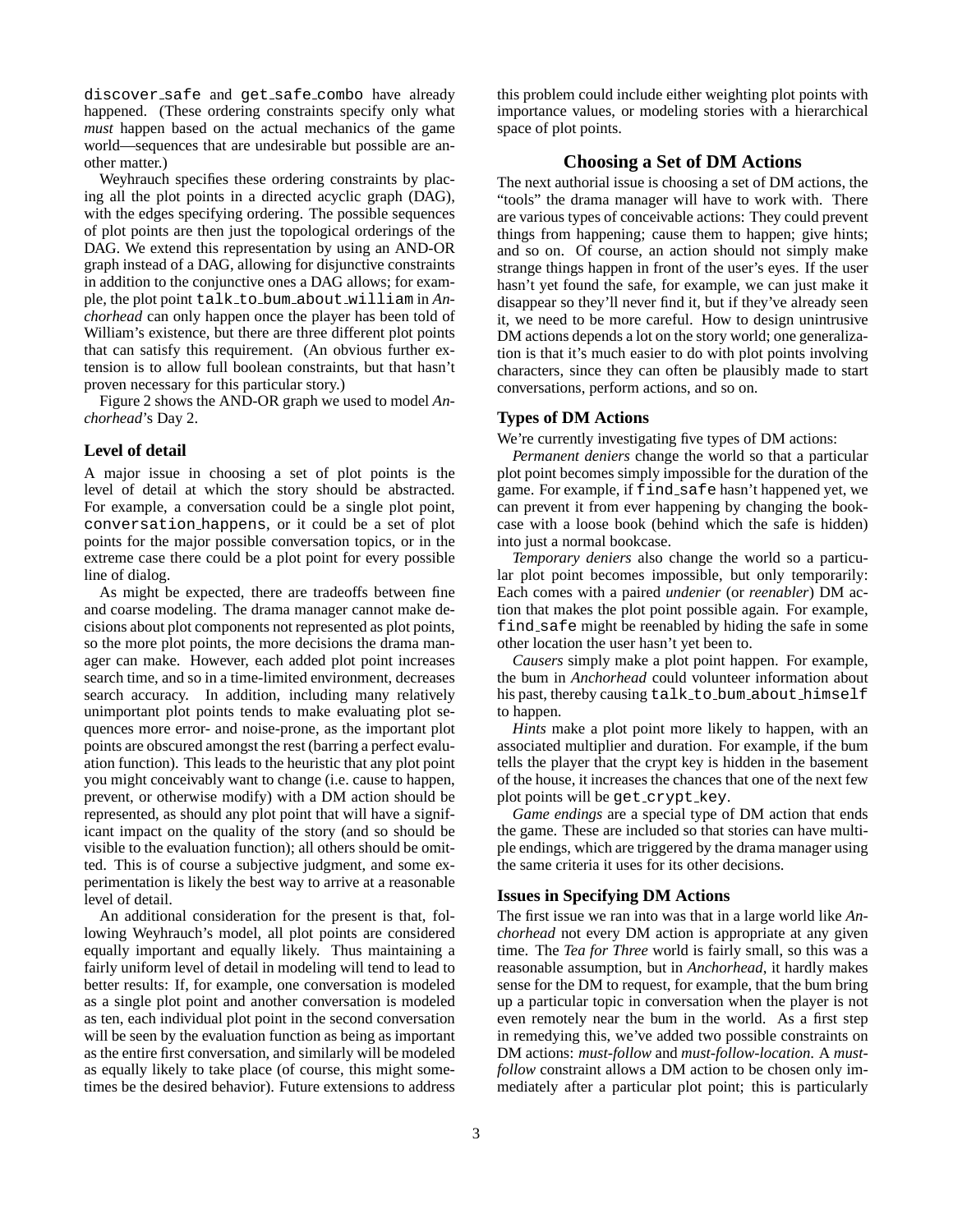

Figure 2: Plot points modeling *Anchorhead*'s Day 2, with ordering constraints. A directed edge from a to b indicates that a must happen before b, unless multiple edges are joined with an OR arc.

convenient for endings, which usually only make sense to trigger at a specific point. A *must-follow-location* constraint allows a DM action to be chosen only immediately after a plot point that happens in a particular location; for example, we can constrain any DM actions that cause the bum to do something to be legal only following plot points that occur in the bum's vicinity.

An additional issue is that making DM actions too powerful can have negative consequences. This is particularly an issue with permanent deniers, since they force story choices of potentially major consequence that cannot then be undone. If a particular plot-point denial maximizes outcome in, say, 90% of cases, but the user's playing causes the story to unfold into one of the other 10%, then there is little to do to recover and still push the story towards a reasonable conclusion. Therefore, temporary deniers are preferable, since they can always be undone if necessary; however, permanent deniers are still worth considering, as some potentially useful deniers are very difficult to make undoable (short of an undesirable *deus ex machina* style of drama management).

### **Specifying an Evaluation Function**

An evaluation function encodes the author's story aesthetic declaratively, which is one of the main attractions of searchbased drama management. The author simply specifies the criteria used to evaluate a given story, and the drama manager tries to guide the story towards one that scores well according to that function. In the process of doing so, it makes complex tradeoffs—difficult for an author to manually specify in advance—between possibly conflicting authorial goals (as specified by components of the evaluation function), while taking into account the player's actions and incorporating them into the developing story.

#### **Toolbox of Features**

In order to ease authoring, an author can choose from a toolbox of features representing common authorial goals. To make weighting goals straightforward, all features range from 0.0 to 1.0, so an author can specify an overall evaluation function as a weighted combination of the features.

We're using seven features in our evaluation function for *Anchorhead*, all of which are designed to be applicable to any story where the goal the feature encodes would be desirable.

**General features** Three features specify general properties we'd like our stories to have.

*Location flow* is a measure of spatial locality of action: The more pairs of plot points that occur in the same location, the higher the score. This feature is based on a judgment that wandering constantly around the world is undesirable.

*Thought flow* is calculated similarly to location flow, but measures continuity of the user's thoughts, as specified by an optional *thought* annotation on plot points. This feature can be seen as preferring coherent "sub-subplots"; for example, get safe combo and discover safe both have a thought of safe, so the thought flow feature would prefer plots in which the user finds the safe and then looks for the combination (or vice versa), rather than finding the safe, getting distracted by something else, and then finding the combination later.

*Motivation* is a measure of whether plot points simply happened out of nowhere, or happened after other plots points that motivated them in the player's mind. This is a subjective determination of the author; for example, finding the observatory (find observatory) and noticing that the telescope is missing a lens would make opening the puzzle box to find a lens inside (open puzzle box) motivated, while finding an unexpected and unexplained lens wouldn't be a motivated plot point.

**Features for Stories with Multiple Endings** With multiple subplots leading to multiple potential endings, two additional features can evaluate interactions between the plots.

*Plot mixing* measures to what extent the initial part of the story includes plot points from multiple subplots. We'd like the user to explore the world in the beginning, rather than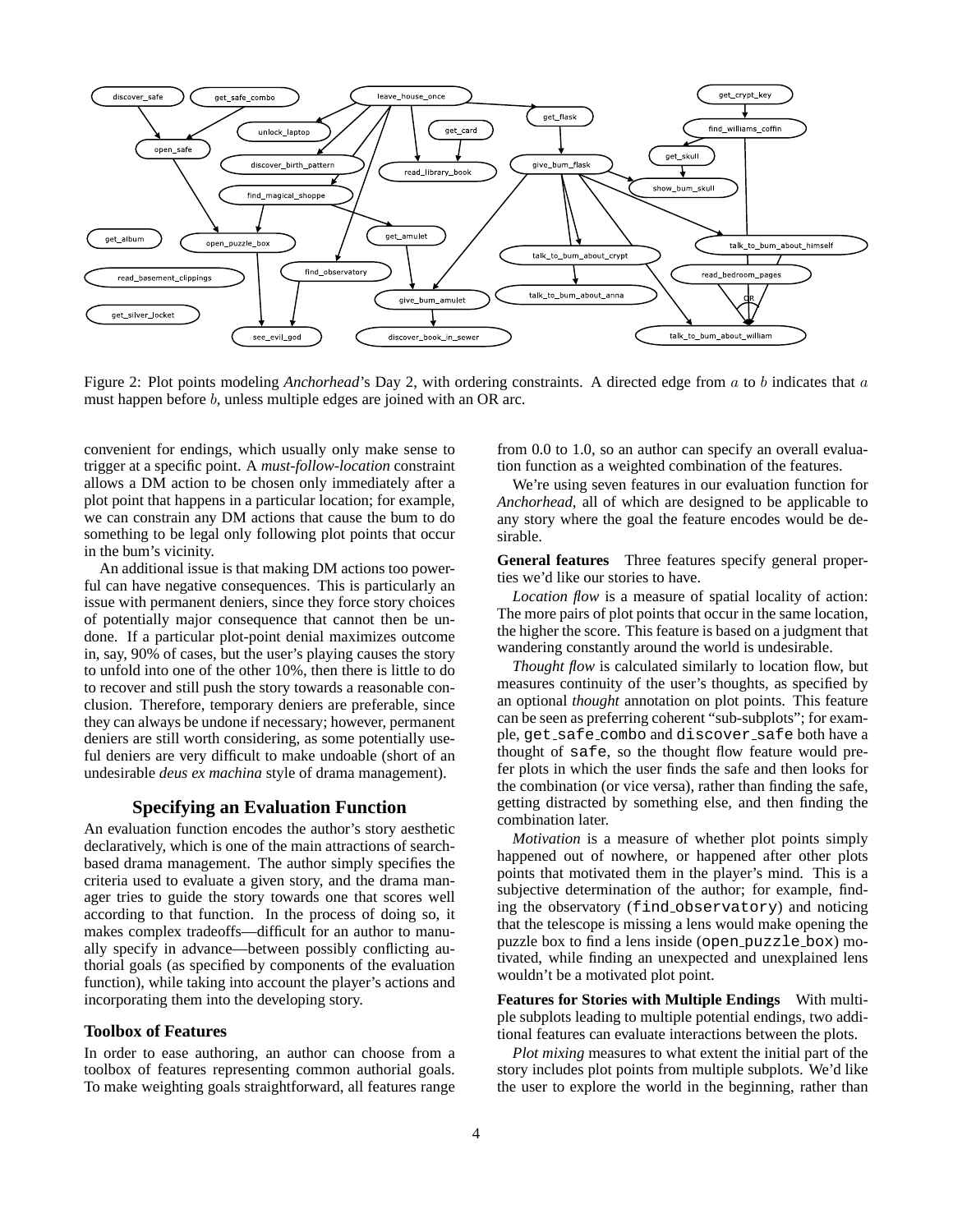finding one of the plot sequences and going straight to one of the endings.

*Plot homing* measures to what extent the latter part of the story includes plot points uniformly from the same plot. This is a counterpart to the plot mixing feature: While we don't want the user to go straight to one plot and finish the game right away, we do want them to do so eventually, rather than continually oscillating between plots and then stumbling upon one of the endings.

**Meta-features** The final two features are intended to rate the impact of drama management on a story rather than rating the story itself.

*Choices* is a measure of how much freedom the user has to affect what the next plot point will be. The goal is to allow the user as many choices of action at any given time as possible, rather than e.g. using a lot of deniers to prevent the user from doing anything undesirable. (Without this feature, a drama manager with access to a lot of deniers would basically linearize the story, making the best story as judged by the other features the *only* possible story, which would defeat the entire purpose of an interactive experience.)

*Manipulativity* is a measure of how manipulative the drama manager's changes in the world are. The author specifies a manipulativity score for each DM action, encoding a judgment of how likely it is to be noticed by the user as something suspicious going on (subtle hints might be judged to be less manipulative than outright causers, for example).

### **Searching and Results**

Since the goal of drama management is to improve the quality of experiences over a whole range of possible player behavior, not to improve any one particular run, success would mean that the distribution of story scores under dramamanaged play is shifted upwards as compared to the distribution with no drama management. We test this by generating and scoring random plots to construct the unmanaged distribution, and by running drama management with simulated users to construct the managed distribution. In the experiments reported here, non-drama-managed distributions were constructed from 10,000 samples each and drama-managed distributions from 100 simulated runs each; all histograms use a bin width of 0.02.

Once plot points, DM actions, and an evaluation function are specified, search through this abstract plot-point space can yield the optimal DM action for any given situation. The problem that immediately arises is that actually performing a complete search over all possible future combinations of DM actions and plot points is computationally infeasible, since the search space's size grows exponentially with the size of the story.

In *Tea for Three*, Weyhrauch implemented a memoized full-depth search, taking advantage of symmetries in the search space to collapse the entire search tree into a table of approximately 2.7 million nodes. However, the memoized search is relatively difficult to author for, since the way to construct the table depends on the particular combination of evaluation features used, and would have to be recoded each time features changed (a process less appealing than



Figure 3: Distribution of plot qualities with and without drama management. The drama-managed runs were done with SAS+ limited to 2 seconds per decision.

specifying an declarative evaluation function to be used by an unchanging search process). In any case, as Weyhrauch notes, even the memoized search doesn't scale well: In our model of *Anchorhead*'s day 2, the number of table entries would be in at least the hundreds of millions, requiring a table gigabytes in size.

More promisingly, Weyhrauch reported surprisingly good results with SAS, a sampling search. SAS performs search to a specified depth (in our version, iteratively deepening until a time limit), and then obtains a score by averaging together a fixed number of samples of complete plots that could follow the cutoff point. SAS+ is a variant that allows temporarily denied plot points to appear in the samples, under the assumption that they could be reenabled at some point in the future (necessary in order to prevent the possibility of stories in which no ending is reachable). In *Tea for Three*, the mean quality of stories produced through SAS+ with a depth limit of 1 was at the 97th percentile of the unmanaged distribution, nearly equalling the 99th percentile obtained by the memoized full-depth search.<sup>2</sup>

The performance of SAS+ on our model of *Anchorhead*, on the other hand, is much less impressive. Figure 3 shows the distribution of plot scores in: an unmanaged story; a story managed by SAS+ with a simulated user ignoring hints; and a story managed by SAS+ with a simulated user probabilistically following hints as the drama manager expects. With the user ignoring hints, the mean score is at the 64th percentile and the median at the 59th; when the user follows hints probabilistically as expected, the mean is still at the 64th percentile, and the median at the 63rd. This is still successful (the overall curve is shifted upwards), but less impressively so than in *Tea for Three*, indicating that the SAS+ results from that story aren't generalizable.

Indeed, we wouldn't expect SAS+ to achieve results anywhere near the 97th percentile reported by Weyhrauch in

<sup>&</sup>lt;sup>2</sup>Since the raw scores are arbitrary numbers, percentiles are reported as a useful relative measure.